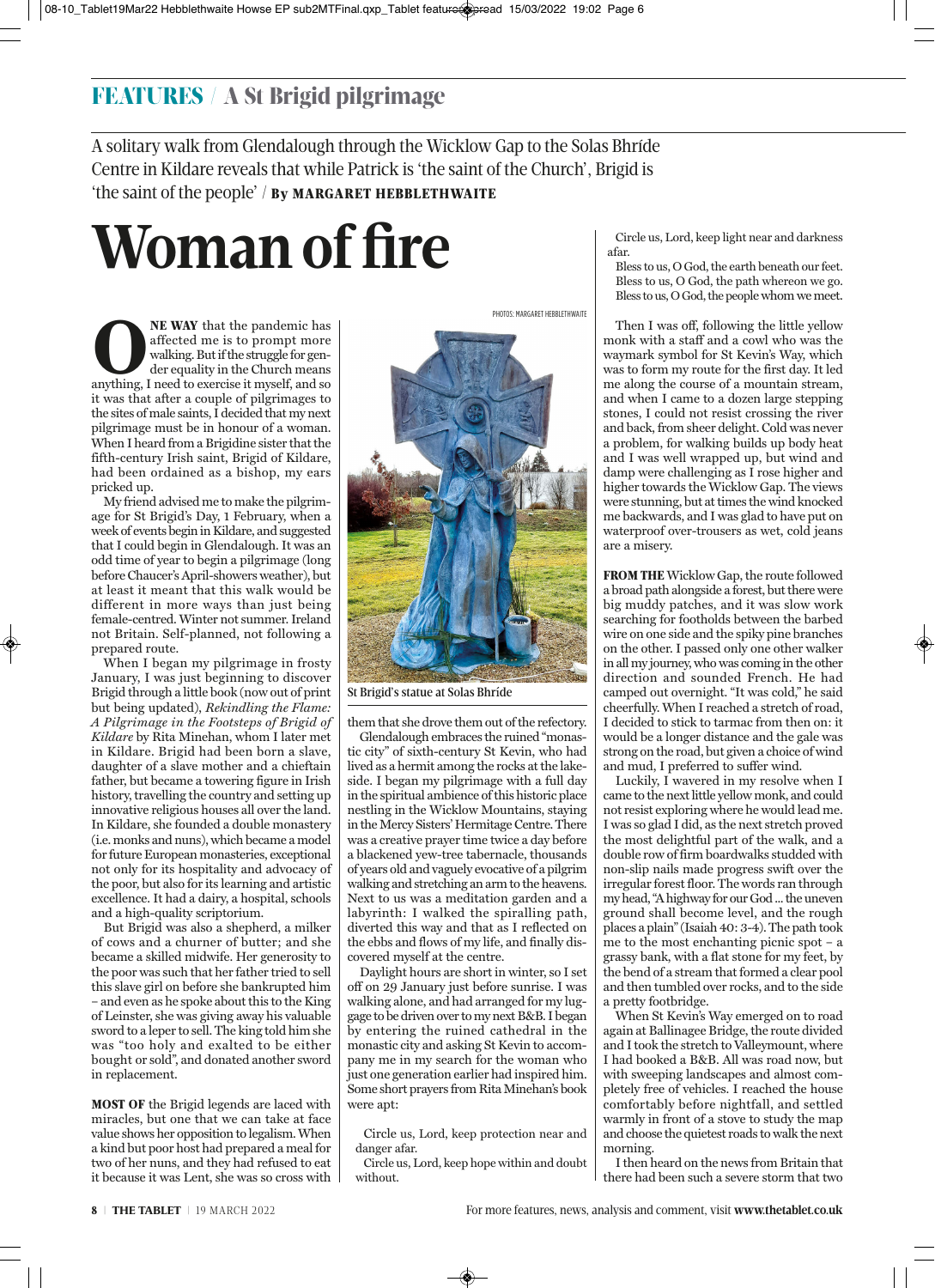people had been killed, and another storm was forecast for the morrow. I assumed that the wet gales buffeting me had been the fringe of this tempest, and I saw my local weather forecast was predicting rain and wind the next afternoon. It was, therefore, crucial that I should start early and make all speed. As I set out, I checked my walking speed – it was 3.5 m.p.h. – and I did not dare stop even while eating my sandwiches. I told myself to keep going, because even when I was tired my speed only fell to 2.8 m.p.h., and any time spent resting would not be made up. Just before one o'clock, the first patters of rain began. I went on walking while taking off my rucksack, opening the pocket, unfolding my rain cape and searching for the holes for my head and arms – all while trying to juggle the crumbly sandwich that I was still eating and my mobile phone on which I was checking my route. Despite the distance walked that day, which my Strava app revealed to be 22 miles, I reached my destination by 3 p.m.

I was now within the grassy Curragh plain, also known as Brigid's Pastures, with its lightly rolling hillocks and yellow gorse bushes. My B&B was tucked away from the road with nothing in view but sky, grass and sheep. Brigid had been responsible for making the Curragh free grazing land for the poor, after acquiring the territory through an alleged miracle. The King of Leinster had agreed to give her as much land as her cloak would cover, and according to the legend her mantle spread out until it covered the entire Curragh region of nearly 5,000 acres.

For the final day's walk, I set out eagerly, and I loved being able to walk across the pits and furrows of the grassland instead of along roads. I needed to arrive at the Brigidine Sisters' Centre of Solas Bhríde (Light of Brigid) in Kildare in good time, for the celebrations of Féile Bríde (Feast of Brigid) began that evening of 31 January. Again, a prayer from Rita Minehan's book fitted my journey:

O Brigid, Mary of the Gael, May your protection never fail. Spread your mantle over me, Where e'er I pass, where e'er I be. Weather foul or weather fair, Keep me in your loving care.

The title "Mary of the Gael" is an ancient one, and reflects the supreme importance of Brigid for Ireland, alongside Jesus' mother. The imagery of a protective cloak forming a shelter for the people is associated with both women. There is also similarity in the way that Brigid's intercession is sometimes elided into language that identifies her influence with God's action, so that it evokes the divine feminine in the same way as much Mariological language:

Woman of fire, woman of light … Set our bones ablaze with the fire of your love for the poor, the dispossessed.

"Woman of fire" refers to a perpetual flame that had apparently burned in Brigid's abbey



Above: the landscape in the Wicklow Mountains along the way; below: a Brigid cross

for over 1,000 years, until it was extinguished in the sixteenth-century suppression of the monasteries. Fire had been associated with a pre-Christian goddess of the same name, but St Brigid had transformed the ancient Celtic tradition into the light of Christ.

That evening at Brigid's Wayside Well, we bore lighted candles and sang to her as herald of the spring, as the goddess before her had been:

We sing a song to Brigid, Brigid brings the spring,

Awakens all the fields and the flowers, and calls the birds to sing.

There were splashed blessings of well water and a procession back to the centre, where clumps of the first snowdrops confirmed the start of spring. We gathered in front of a bronze statue by Timothy P. Schmalz, which shows a young and lively Brigid in a monastic cowl, blessing with one hand and holding her crozier in the other. Around her are small



panels of Brigid milking a cow, delivering a baby, giving away her father's sword, attending to a beggar, sharing spiritual conversation with a soul friend, overseeing the double monastery and being ordained bishop.

THE ORDINATION also features in a stainedglass window in St Brigid's Cathedral, Kildare, and the verger proudly pointed out that since they are an Anglican cathedral, they have a woman bishop over them once more. Over the next days I was able to read more about Brigid's alleged ordination, which inevitably will arouse the curiosity of readers, as it did mine.

The story is found in a ninth-century life of Brigid called the *Bethu Brigte* (among other sources), and lest anyone suspect me of doctoring the account, here is what it says: "The bishop being intoxicated with the grace of God there did not recognise what he was reciting from his book, for he consecrated Brigid with the orders of a bishop. 'This virgin alone in Ireland,' said [Bishop] Mel, 'will hold the episcopal ordination.' While she was being consecrated, a fiery column ascended from her head." It would be anachronistic to suggest that the bishop was intending to extend ordination to women: he barely realised what he was doing until he had done it. The point of the story is that God chose Brigid for this office because she was exceptional, and confirmed the inspiration of the Holy Spirit with a divine sign. It was no mistake.

It is clear from the ancient accounts that Brigid took part, along with other bishops, in their episcopal activities, and some hold that, as abbess of a double monastery, her rank was equal or more than equal to that of bishop. The *Bethu Brigte* story is repeated in an eleventh-century *Life* with the explan ation: "Wherefore the men of Ireland from that time to this give episcopal honour to Brigid's successor." But in 1152 (six centuries after Brigid), the Kells/Mellifont synod ruled that abbesses of Kildare should not be accorded episcopal honours.

CONTINUED ON PAGE 10